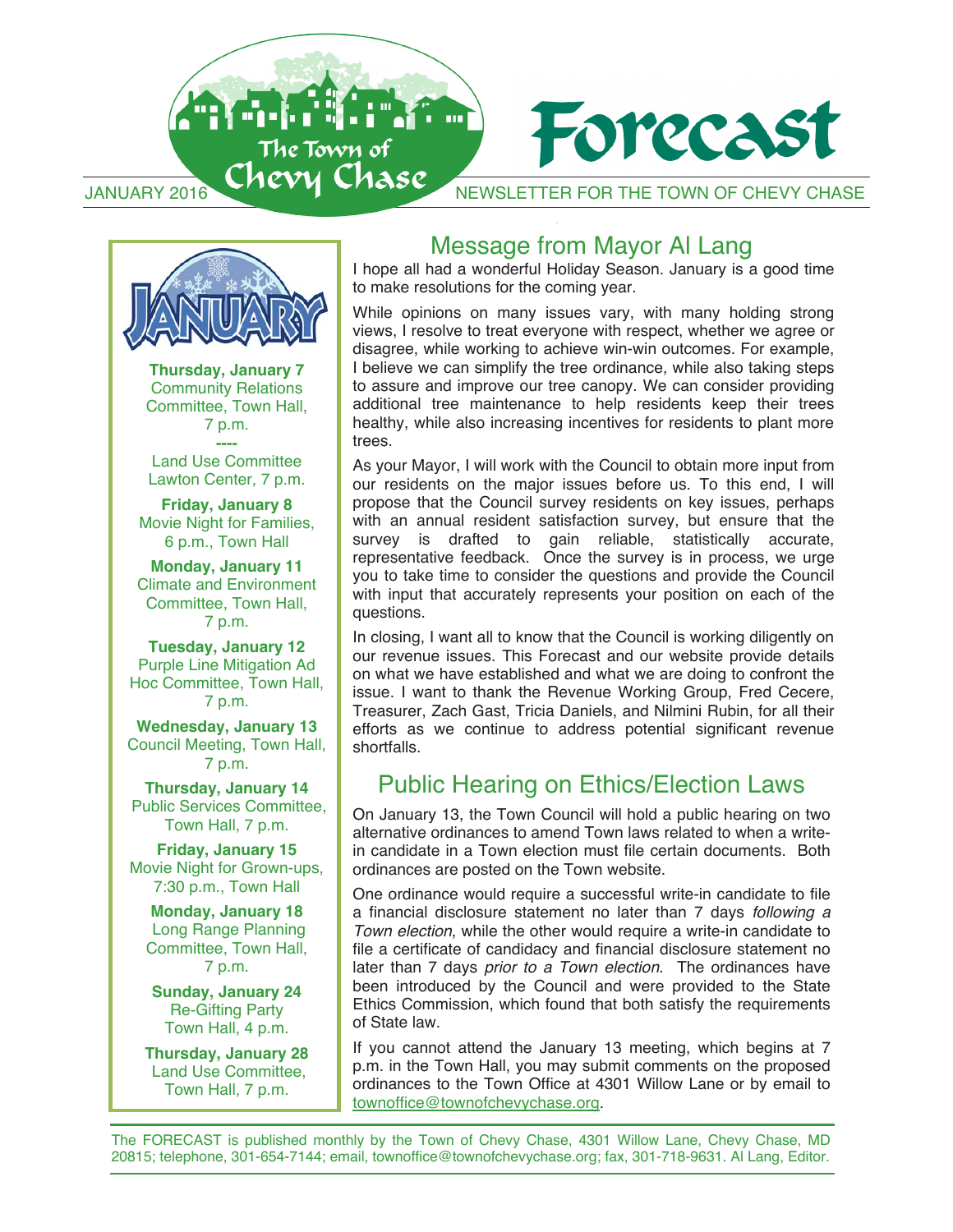## Public Meeting on Upcoming Utility Work

Washington Gas and WSSC are planning to undertake extensive infrastructure replacement projects in the Town over the next several years. An informational meeting with representatives from Washington Gas and WSSC is scheduled for January 6 at 7 p.m. in the Town Hall for residents to learn more about the upcoming projects.

In early February 2016, Washington Gas is scheduled to begin a large gas main replacement project to improve system reliability and increase capacity. The project is expected to take 15 months. In the spring of 2016, WSSC is scheduled to begin Phase 1 of a two phase water main replacement and relocation project, with Phase 2 scheduled to begin in early 2017. Phase 1 is scheduled to take 28 months to complete, while Phase 2 is scheduled to take 15 months to complete.

Although the work will be noisy, disrupt streets and rights-of-way, and cause parking and traffic inconveniences to residents, the work is necessary given the age of the existing infrastructure. The planned work also will impact several trees on public property that are located in conflict with buried utility lines. The Town is working with arborists from the utility companies to minimize these impacts by adjusting the proposed plans to protect the trees wherever possible. More information about these impacts will be available at the public meeting and on the Town website following the meeting.

The Town will ensure accurate and timely notice to residents of scheduled work, lane closures, service interruptions, and parking restrictions in the impacted areas. A map of the impacted streets has been posted on the Town's website. Affected streets include all or portions of:  $44<sup>th</sup>$ ,  $45<sup>th</sup>$ ,  $46<sup>th</sup>$ , Willow, Leland, Curtis, Oakridge, Tarrytown, Stanford, Thornapple, Rosemary, Ridge, Walsh, Beechwood, Sycamore, Hillcrest, Bradley, Maple, Maple Terrace, Ridgewood, East, West, and Meadow.

Following the work, the Town will coordinate repairs to each impacted street.

### Public Hearing on Comcast Franchise Renewal

On January 13, the Town Council will hold a public hearing on an ordinance to renew the Comcast cable television franchise in the Town. The Council introduced the ordinance on December 9.

The proposed ordinance would continue to allow Comcast to operate its cable system in the Town for the next 7 years. A copy of the franchise agreement, as well as the proposed ordinance granting the franchise, are available for review on the Town website.

If you cannot attend the January 13 meeting, which begins at 7 p.m. in the Town Hall, you may submit comments on the proposed ordinance to the Town Office at 4301 Willow Lane or by email to townoffice@townofchevychase.org.

# TOWN UPDATES

#### Recycle Your Christmas Tree!

The Town offers pickup of Christmas trees. All wire, ornaments and tinsel must be removed. Please place the tree on the curb by 7 a.m. on Monday for regular yard waste collection.



#### Preparations for Winter Weather

The Town's Winter Weather Preparedness flyer is available on the Town website at www.townofchevychase.org. We encourage you to review this information. If you would like a hard copy, please contact the Town Office at townoffice@townofchevychase.org or 301-654-7144.

Please Remember to Shovel Your Sidewalk It is important after inclement weather to make sure that the sidewalk adjacent to your house is cleared of snow and ice. If the accumulated snowfall is less than 3 inches, you are responsible for clearing the sidewalk. Town will assist with the clearing of sidewalks when snow accumulates to 3 inches or more.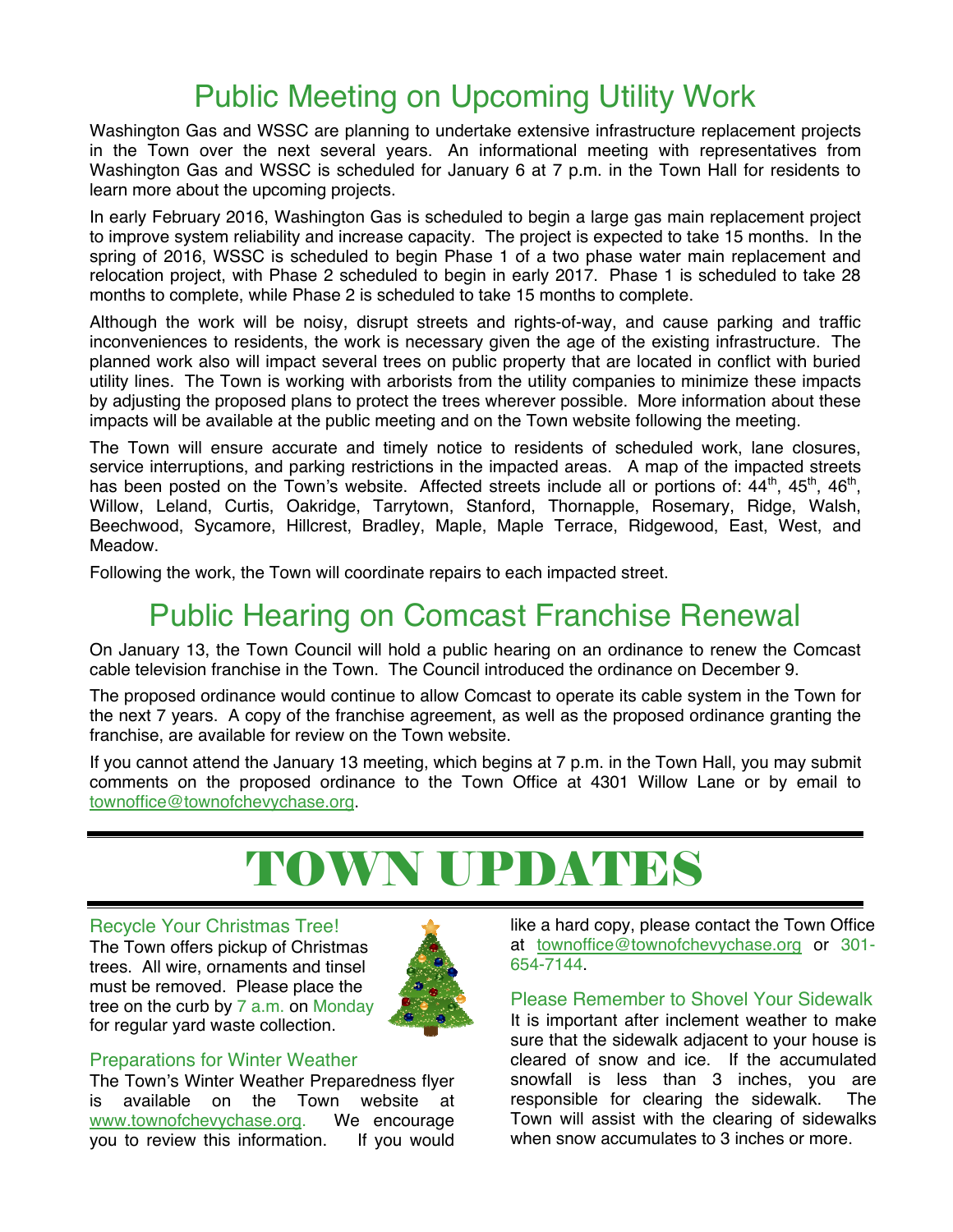## TOWN EVENTS

Sponsored by the Community Relations Committee



#### Movie Night for Families Friday, January 8, 6 p.m., Town Hall

*UP* is the computer-animated comedy adventure film for Movie Night for Families. Nominated for five Academy Awards, including Best Picture, this 96 minute animated film for children (and adults) is sure to please. Show time is 6 p.m. Pizza, drinks & snacks will be available. Space is limited. Children must be accompanied by an adult during the entire event. Please RSVP to 301-654-7144 or townoffice@townofchevychase.org.

#### Movie Night for Grown-Ups Friday, January 15, 7:30 p.m., Town Hall



*Finding Vivian Maier* is the presentation for Movie Night for Grown-Ups. The Oscarnominated, critically-acclaimed documentary features a mysterious nanny who took (but never processed) more than 100,000<br>photographs. The rolls of film were hidden The rolls of film were hidden away and discovered decades later. Vivian Maier is now considered one of the 20th century's greatest photographers. Wine and finger foods will be served. Space is limited. Please RSVP to the Town Office at 301-654- 7144 or townoffice@townofchevychase.org



#### Re-Gifting Party Sunday, January 24, 4 p.m., Town Hall

Price of admission: one simply wrapped gift you wish you had not gotten. Come enjoy the fun and leave with something different and (hopefully) better. Wine and tasty appetizers will be served. Adults must be accompanied by a wrapped gift.

Please RSVP to the Town Office at 301-654- 7144 or townoffice@townofchevychase.org so we have enough wine and food.

#### Winter Outerwear Clothing Drive Continues until January 31

The Town's Community Relations Committee, working with the Lawton Community Center, is collecting clean, gently-used or never used warm coats, gloves, mittens, scarves, hats, and heavy sweaters, pants, and socks to donate to local charities serving those in need.

Clothing boxes for your donations are in the Town Hall (Monday - Friday, 9 a.m. to 5 p.m.) and the Lawton Community Center (Monday - Thursday from 9:30 a.m. to 9 p.m., Friday and Saturday until 5 p.m. and Sunday from 1 to 5 p.m.). This drive runs until January 31, so please check your closets and drawers for possible donations. Heavy socks are especially needed.

**Save The Date ~ Magic Show!** Friday, February 5 at 6 p.m. in the Town Hall. Bring your children for a thrilling show with magician Michael Chamberlin. Pizza, popcorn and drinks will be served. Space is limited, so please RSVP to 301-654-7144 or townoffice@townofchevychase.org. Children must be accompanied by an adult during the entire event. Please note this show is in early February!

**New!** We now have an **Events** button on the home page of the Town website. Greater details on events are available on the calendar.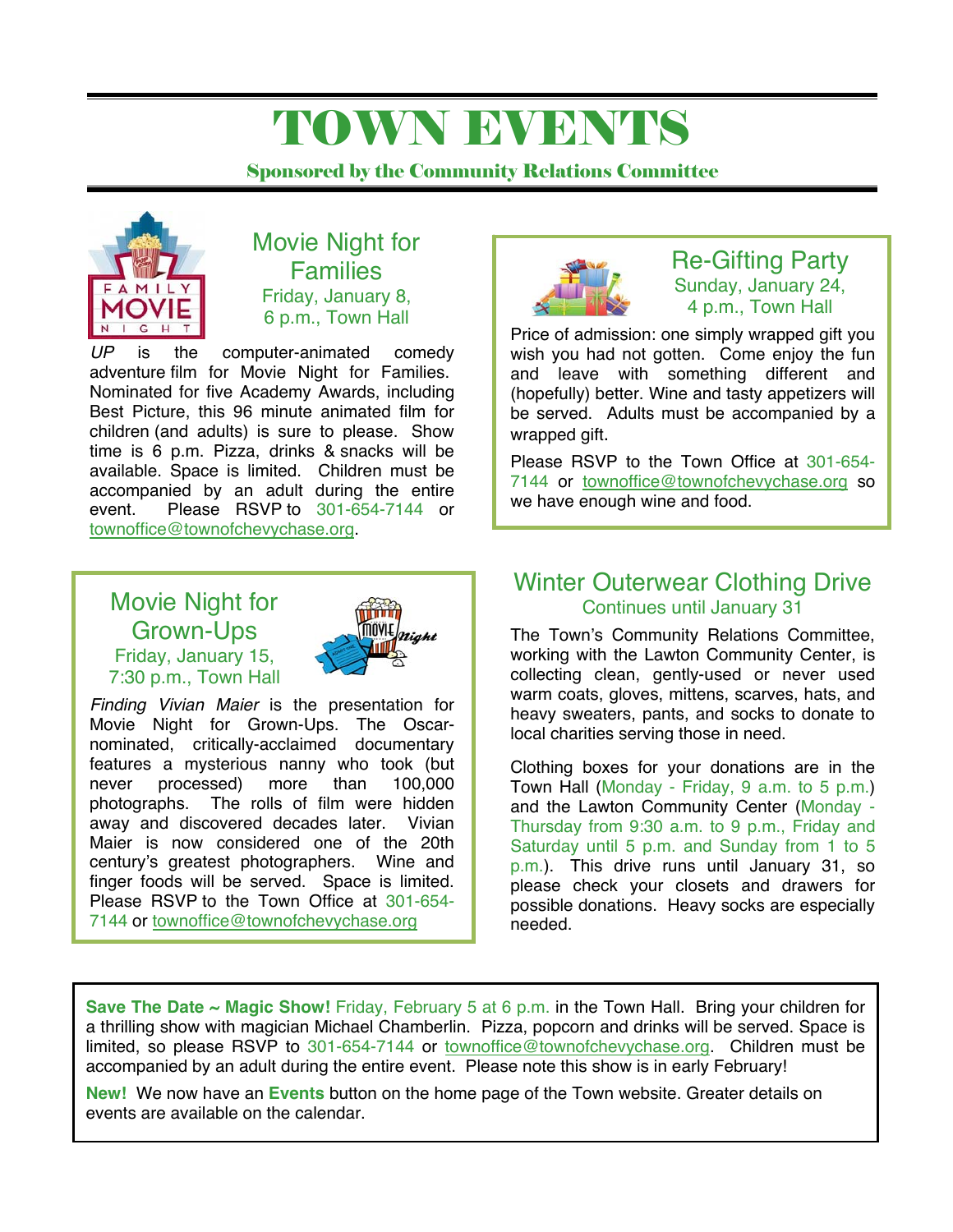#### **Town of Chevy Chase**

4301 Willow Lane Chevy Chase, MD 20815

PRSRT STD US POSTAGE PAID Bethesda, MD Permit No. 418

#### **TOWN COUNCIL**

*Al Lang, Mayor John Bickerman, Vice Mayor Vicky Taplin, Secretary Fred Cecere, Treasurer Kathy Strom, Community Liaison* 



This newsletter is printed on recycled paper.

## **AROUND CHEWY CHASE**

Happy New Year from CC@Home By Caroline Michaelis

Tuesday, January 12, 2 - 4 p.m**.** -- 2016 M & M series with an informative talk about The Wider Circle's Neighbor to Neighbor Program. Open to all at the Chevy Chase Village Hall.

Thursday, January 14, 10 - 11:30 a.m. -- Brunch Bunch will gather at the Olympia Cafe on Brookville Road for some neighborly conversation. Everyone is invited, just buy a cup of coffee and pull up a chair at the CC@ H table.

January 1, and every Friday morning at 10 a.m. -- The Walking Club will meet in front of the Brookville Market for either a long 3 mile walk or a medium 1.2 mile one. Registration at 301-657-3115 is recommended.

Wednesday, January 6, 10:30 - 11:30 a.m. and Friday, January 8, 2:30 - 3:30 p.m. **--** Gentle Seated Pilates and Balance Classes begin. Registration and payment at www.chevychaseathome.org or call 301-657-3115.

Sunday, January 24, 1 - 4 p.m. -- Guitar Master Class with award-winning Croatian guitarist Zoran Dukic at the Chevy Chase Village Hall.

Thursday, January 28, 10 a.m. to 12 noon -- Volunteer Training for New Volunteers. Consider becoming a CC@ H volunteer today! Details on the website at www.chevychaseathome.org.

In 2016, MVA on Wheels will begin its eighteen years of service in Friendship Heights. The bus will park on Friendship Boulevard adjacent to the Chevy Chase Village Center from 10 a.m. to 2 p.m. on January 25, February 22, March 21, April 25, May 23, and June 20.